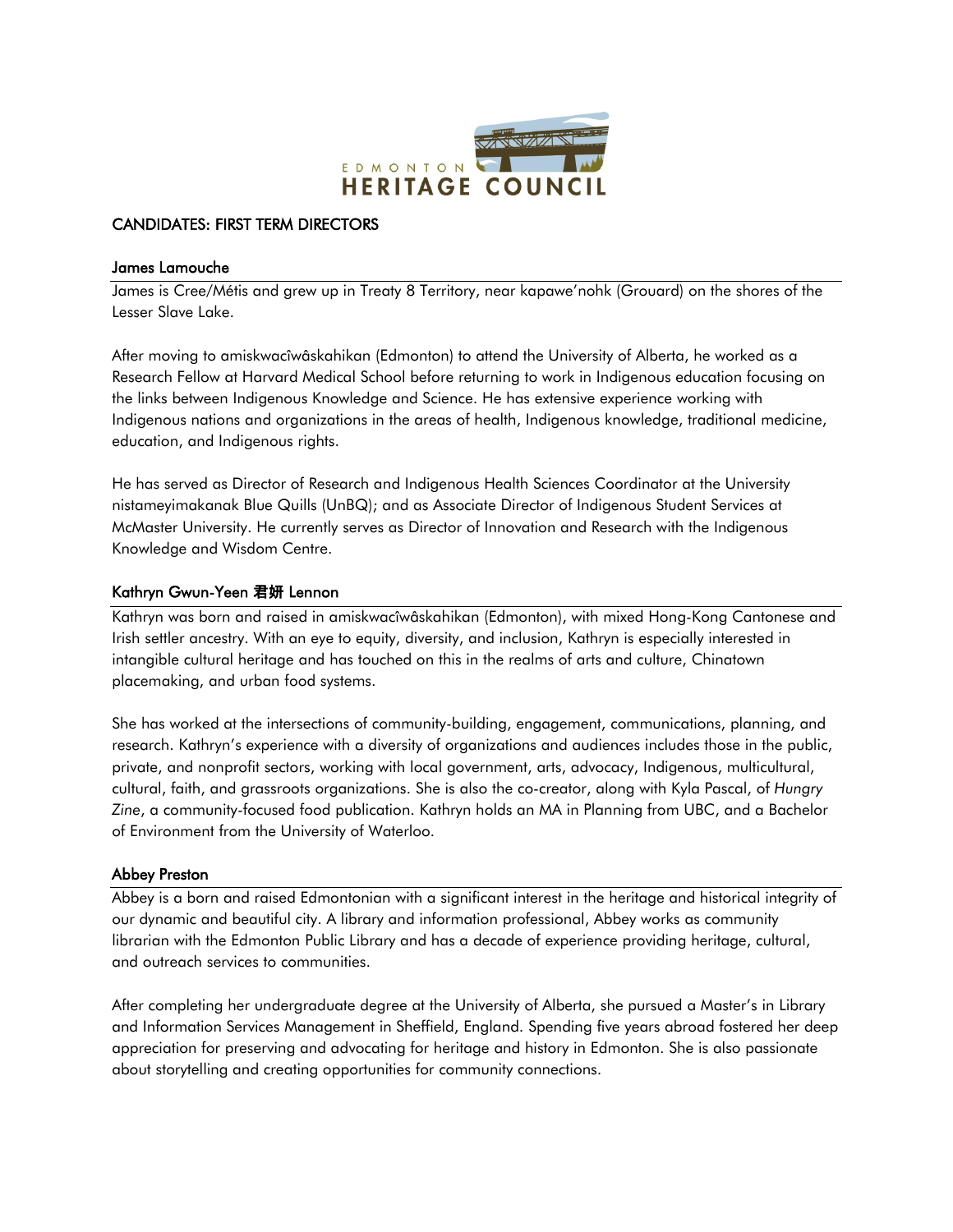### Rahil Verma

Rahil is a mortgage advisor and banking consultant. She has served as Chair of the Park Allen Community League, working with Heritage Days Festival on behalf of the Edmonton Federation of Community Leagues. She is a founding member of YEGPro, a South Asian networking group offering seminars, workshops, and events to connect community members. She has served as an event organizer, also providing communications support for school parent councils and organizations like Bollywood YEG.

She has worked in rural management, training, and development in India and holds degrees from the University of Rajasthan in Business (MBA) and Science (B.Sc).

### Geoff Wagner

Geoff is a Professional Engineer with over 25 years experience in the power industry. He holds both Bachelor's and Master's degrees in Engineering from the University of Alberta. Geoff currently works in Project Development with EPCOR. For the last 12 years, Geoff has been responsible for the Rossdale Generating Station, a provincially designated historic resource.

Geoff is currently a director for the Edmonton Power Historic Foundation, which operates a museum in Leduc Country and whose mission is to preserve the history of electric power in Alberta. Previous volunteer roles include serving on the board of the Thompson Nicola Cariboo United Way, leading Scouts, and coaching soccer.

## CANDIDATE: SECOND TERM DIRECTOR

### Jean-Louis Zokpe (Vice-chair 2021-2022)

Jean-Louis is a former member of the board of the Council for the Advancement of African Canadians (CAAC), where he served on the governance policy committee. He is a founding member of Edmonton Beninese Association, and past vice-president and treasurer. He currently works as a senior compliance officer for the federal government, with 10 years' experience in the pharmaceutical industry as a manager, supervisor, and specialist in quality assurance.

Prior to coming to Edmonton, he was a volunteer with Pastoral of Oratory Saint-Joseph (Montréal), working to help the homeless in the downtown streets. He served on the Social Issues committee of the board of Conseil Jeunesse de Montreal (CJM), an advisory council on youth issues for the City of Montreal.

#### CONTINUING DIRECTORS

#### Jessica Burylo (Secretary 2021-2022)

Jessica Burylo is the Outreach Officer for Elk Island National Park, where she collaborates with heritage organizations in the Edmonton area to preserve our history and natural spaces. She has developed her expertise in visitor services, community engagement, and site curation through past positions in municipal committees, heritage foundations, and museum management in Southern Alberta.

Jessica holds a Bachelor of Science in Anthropology with post-graduate studies in Heritage Resource Management. She has published work advocating for the use of historical case studies to teach science curriculum to promote science accessibility and literacy. She believes that heritage is a valuable platform for citizens to cultivate their own identity and to explore complicated societal issues.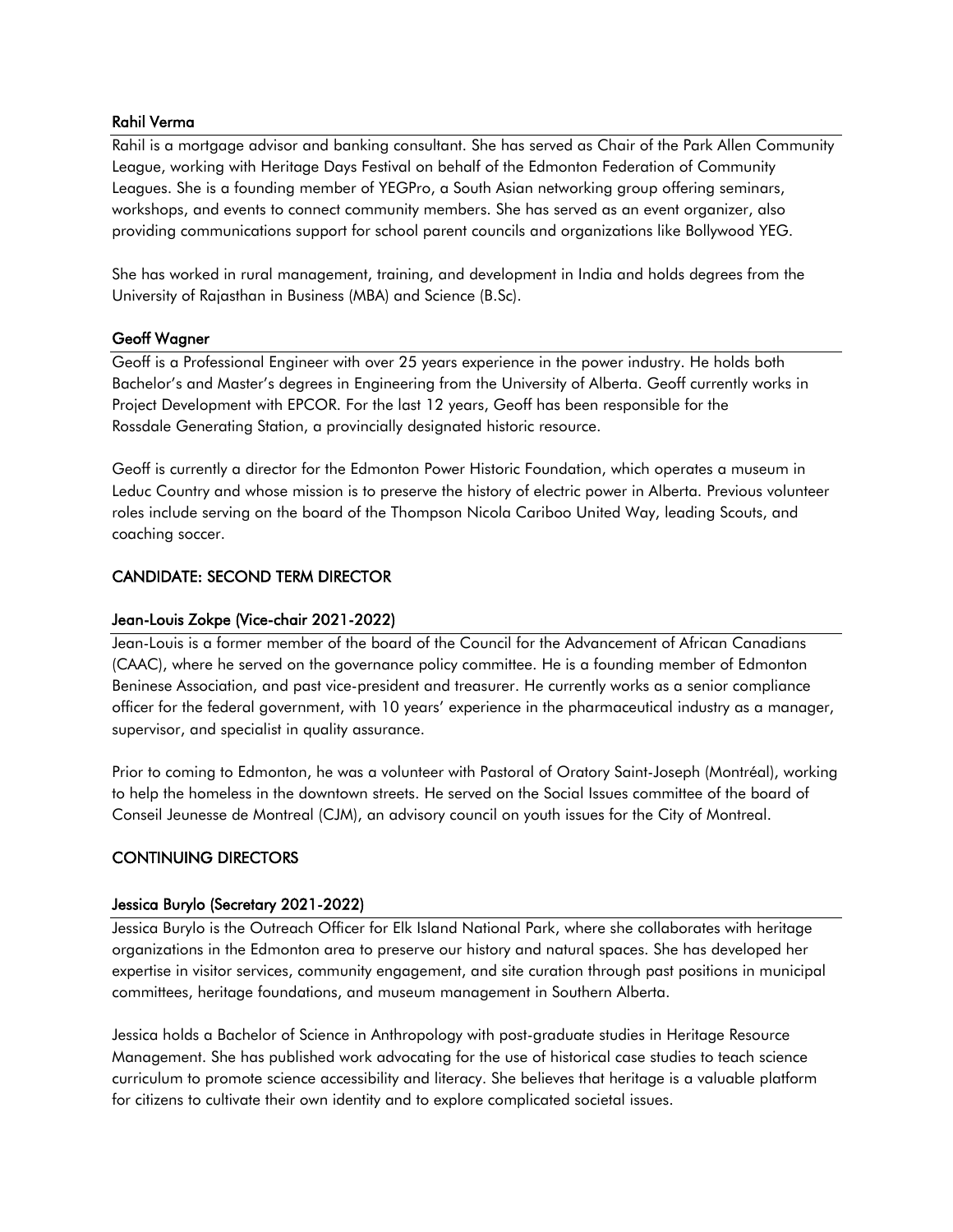# Greg Cardinal

Greg, who works as a Referral Clerk with Indigenous Services Canada and an Indigenous Interpreter at Fort Edmonton Park, has expertise in history, storytelling, research, and administration. Previously Supervisor of Indigenous Narratives at Fort Edmonton Park, Greg has specialized in oral storytelling, residential school intergenerational trauma, and Indian day school experience.

He has an interest in advancing Indigenous representation within local organizations, community groups, and mainstream think tanks. He also served on an advisory committee for the River Crossing grants program in 2018. Greg is a member of Saddle Lake Cree Nation and has a B.A. in English and History.

# Tim Gilchrist (Treasurer 2021-2022)

Tim has spent much of his life in the Edmonton area and has deep family ties to the University of Alberta and various local clubs. He has a passion for history, heritage, and architecture and enjoys exploring these pursuits around the world.

His more than two decades of experience in the accounting sector includes working for home builders and local development companies. He is a partner at an accounting firm and enjoys the relationship building opportunities the role brings.

# Robert Hobson (Chair 2021-2022)

Robert is a professional planner with over 40 years of experience in policy, conservation, and environmental land use planning. He has been active in local government, serving as a City Councillor for the City of Kelowna from 1988-2014 and Chair of the Central Okanagan Regional District from 1993- 2014, among other positions. In 2015, Robert moved to Edmonton and in 2016 he was appointed to the City of Edmonton Subdivision and Development Appeal Board.

Robert was awarded the Queens Jubilee Medal for his leadership on municipal, regional, and provincial issues. He has focused on reconciling interests between local and regional governments and between municipalities and First Nations.

## Henry Maisonneuve

Employed in the building design consulting industry for 25 years, his professional passion for delivering built environments led to a personal passion in people who occupied those environments. He strongly believes great places are where community thrives.

Volunteering with the Old Strathcona Foundation for 18 years, Henry advocated for local historic preservation and heritage celebration at national, provincial, and municipal levels. He once served as Alberta's representative on the National Trust for Canada's Board of Governors, leading a Strategic Issues Committee. Henry is an 11th generation Canadian and a 2nd generation Edmontonian.

## Eleonora Sermoneta

Eleonora, an Edmonton resident since 2018, works with the Royal Alberta Museum as Adult Programmer, with previous experience in education and school programs at Fort Edmonton Park as well as with heritage organizations in British Columbia. She has served on the board for Vancouver Heritage Foundation and on the Advisory Committee of the Burnaby Art Gallery.